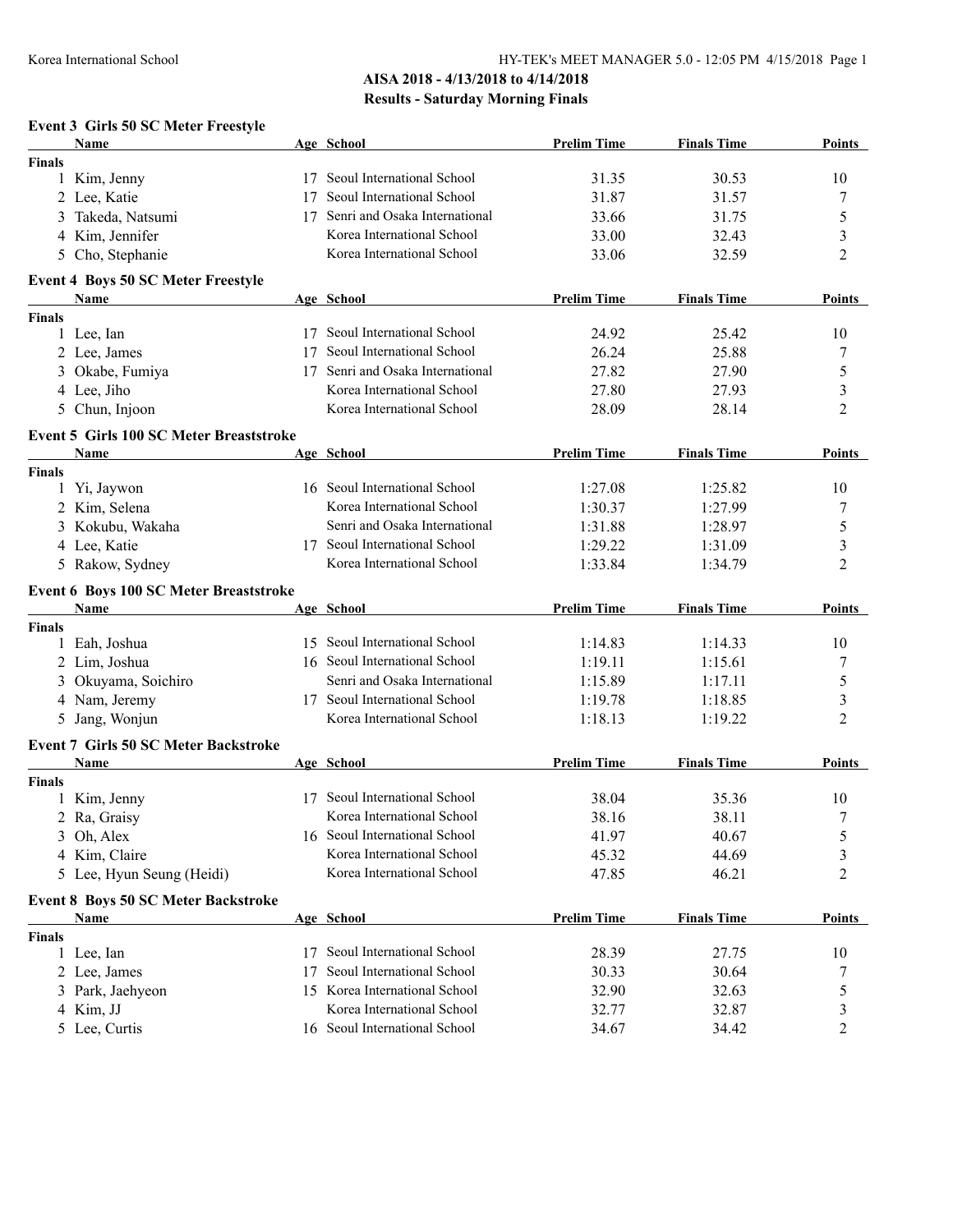## **AISA 2018 - 4/13/2018 to 4/14/2018 Results - Saturday Morning Finals**

#### **Event 9 Girls 100 SC Meter Butterfly**

|                           | Name                                        | Age School                       | <b>Prelim Time</b>         | <b>Finals Time</b>     | Points         |
|---------------------------|---------------------------------------------|----------------------------------|----------------------------|------------------------|----------------|
| <b>Finals</b>             |                                             |                                  |                            |                        |                |
| 1                         | Rhee, Yonje                                 | Korea International School       | 1:11.48                    | 1:11.48                | 10             |
| 2                         | Cho, Stephanie                              | Korea International School       | 1:29.55                    | 1:29.55                | $\overline{7}$ |
| 3                         | Ra, Graisy                                  | Korea International School       | 1:33.78                    | 1:33.78                | 5              |
|                           | 4 An, Robyn                                 | 14 Seoul International School    | 1:37.10                    | 1:37.10                | 3              |
|                           | <b>Event 10 Boys 100 SC Meter Butterfly</b> |                                  |                            |                        |                |
|                           | Name                                        | Age School                       | <b>Prelim Time</b>         | <b>Finals Time</b>     | Points         |
| <b>Finals</b>             |                                             |                                  |                            |                        |                |
|                           | 1 Heo, Jeffrey                              | 17 Seoul International School    | 1:05.67                    | 1:05.67                | 10             |
| 2                         | Jung, Patrick                               | Korea International School       | 1:08.95                    | 1:08.95                | 7              |
|                           | 3 Park, Jaehyeon                            | 15 Korea International School    | 1:09.03                    | 1:09.03                | 5              |
|                           | 4 Nam, Jeremy                               | 17 Seoul International School    | 1:10.78                    | 1:10.78                | 3              |
|                           | 5 Chun, Injoon                              | Korea International School       | 1:18.59                    | 1:18.59                | $\overline{2}$ |
|                           | Event 13 Girls 400 SC Meter Freestyle       |                                  |                            |                        |                |
|                           | Name                                        | Age School                       | <b>Seed Time</b>           | <b>Finals Time</b>     | <b>Points</b>  |
|                           | 1 Rhee, Yonje                               | Korea International School       | 4:51.96                    | 4:55.45                | 10             |
|                           | 2 Yi, Jaywon                                | 16 Seoul International School    | 5:15.81                    | 5:14.82                | 7              |
|                           | 3 Rakow, Sydney                             | Korea International School       | 5:44.26                    | 5:47.99                | 5              |
|                           | 4 Takeda, Natsumi                           | 17 Senri and Osaka International | 5:52.37                    | 5:51.35                | 3              |
|                           | <b>Event 14 Boys 400 SC Meter Freestyle</b> |                                  |                            |                        |                |
|                           | <b>Name</b>                                 | Age School                       | <b>Seed Time</b>           | <b>Finals Time</b>     | <b>Points</b>  |
|                           | 1 Heo, Jeffrey                              | 17 Seoul International School    | 4:31.97                    | 4:36.94                | 10             |
| 2                         | Shin, Andrea                                | 16 Seoul International School    | 4:48.99                    | 4:47.69                | 7              |
| 3                         | Jang, Wonjun                                | Korea International School       | 5:07.48                    | 5:09.01                | 5              |
|                           | 4 Kim, Matthew                              | Korea International School       | 5:33.50                    | 5:23.95                | 3              |
| 5                         | Baba, Yuto                                  | Senri and Osaka International    | 5:53.21                    | 5:54.15                | $\overline{2}$ |
|                           | 6 Nishikawa, Sojiro                         | 16 Senri and Osaka International | 6:01.21                    | 6:02.68                |                |
| ---                       | Park, Chijung (Mark)                        | Korea International School       | 5:18.39                    | X5:13.66               |                |
| $\qquad \qquad -\qquad -$ | Takebe, Akihiro                             | 16 Senri and Osaka International | 7:10.43                    | X6:32.87               |                |
|                           | --- Eah, Joshua                             | 15 Seoul International School    | NT                         | <b>XDQ</b>             |                |
|                           | Event 25 Mixed 200 SC Meter Medley Relay    |                                  |                            |                        |                |
|                           | Team                                        | <b>Relay</b>                     | <b>Seed Time</b>           | <b>Finals Time</b>     | Points         |
|                           | --- Senri and Osaka International           | $\, {\bf B}$                     | 2:26.32                    | X2:20.69               |                |
|                           | 1) Okuyama, Soichiro M                      | 2) Kokubu, Wakaha W              | 3) Nakako, Yung M          | 4) Takeda, Natsumi W17 |                |
|                           | --- Korea International School              | A                                | 2:17.16                    | X2:24.02               |                |
|                           | 1) Kim, JJ M                                | 2) Rakow, Sydney W               | 3) Cho, Stephanie W        | 4) Chun, Injoon M      |                |
|                           | Event 26 Girls 200 SC Meter Medley Relay    |                                  |                            |                        |                |
|                           | <b>Team</b>                                 | Relay                            | <b>Seed Time</b>           | <b>Finals Time</b>     | Points         |
|                           | 1 Korea International School                | A                                | 2:19.82                    | 2:20.49                | 20             |
|                           | 1) Ra, Graisy                               | 2) Kim, Selena                   | 3) Rhee, Yonje             | 4) Kim, Jennifer       |                |
|                           | 2 Seoul International School                | $\boldsymbol{A}$                 | 2:18.45                    | 2:23.69                | 14             |
|                           | 1) Kim, Jenny 17                            | 2) Lee, Katie 17                 | 3) Kim, Jean 15            | 4) Yi, Jaywon 16       |                |
|                           | --- Korea International School              | B                                | NT                         | X2:51.99               |                |
|                           | 1) Kim, Claire                              | 2) Hyun, Christine               | 3) Lee, Hyun Seung (Heidi) | 4) Kwon, Charlotte     |                |
|                           | Seoul International School                  | B                                | NT                         | X2:55.00               |                |
|                           | 1) Cho, Fiona 15                            | 2) Lee, Alexis 17                | 3) An, Robyn 14            | 4) Oh, Alex 16         |                |
|                           |                                             |                                  |                            |                        |                |